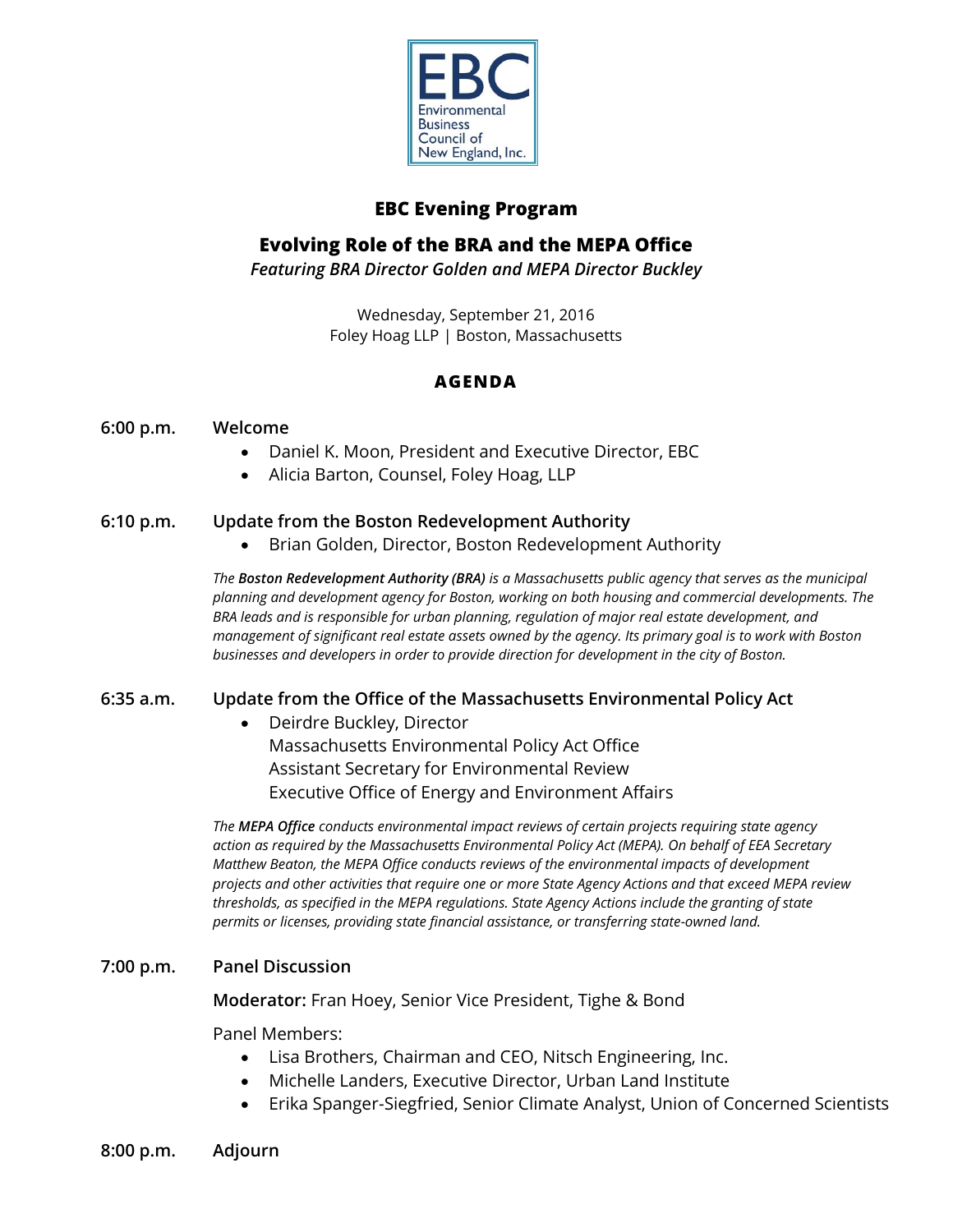#### **SPEAKERS**

#### **Deirdre Buckley**, Director

Massachusetts Environmental Policy Act Office Assistant Secretary for Environmental Review Executive Office of Energy and Environment Affairs, Commonwealth of Massachusetts 100 Cambridge Street, Boston, MA 02114 (617) 626-1044 | deirdre.buckley@state.ma.us

Deirdre Buckley is the Assistant Secretary for Environmental Review and Director of the Massachusetts Environmental Policy Act (MEPA) within the Executive Office of Energy and Environmental Affairs (EEA). She advises EEA Secretary Matthew Beaton on the adequacy of environmental review documents and the consistency of projects with state environmental policy and regulations. She represents the Secretary in meetings with project proponents, municipalities and environmental groups and is responsible for the day-to-day management of the MEPA Office and its staff.

Deirdre has over 20 years experience in environmental policy and planning. She served as a MEPA analyst for a decade prior to her appointment as Director; reviewing more than 250 projects and assisting in the development and implementation of the MEPA Greenhouse Gas Policy and Protocol. Prior to joining MEPA, she served as the Assistant Director for Air Policy and Planning and as a Special Projects Coordinator at the Office of Coastal Zone Management.

Deirdre graduated from the University of Colorado in Boulder in 1991 with a B.A. in International Affairs and Latin American Studies. She became fluent in Spanish while studying at the University of Costa Rica in San Juan. She lives in Brookline, Massachusetts with her partner, two perfectly behaved children and a small, unruly garden.

#### **Brian Golden**, Director

Boston Redevelopment Authority 1 City Hall Square, Boston, MA 02201 (617) 722-4300 | brian.golden@boston.gov

Brian Golden, in December 2014, upon the recommendation of Mayor Martin J. Walsh, became the Director of the Boston Redevelopment Authority and Economic Development and Industrial Corporation (BRA/EDIC) after receiving the approval of the agency's Board of Directors. As Director, he leads a staff of more than two hundred professionals who are responsible for urban planning and reviewing major real estate development proposals submitted to the agency. Brian was initially appointed to a senior staff position at the BRA in 2009 and served as Acting Director of the agency for most of 2014.

Brian was elected four times to the Massachusetts House of Representatives. He represented Boston's Allston-Brighton neighborhood from 1999-2005 and served as Vice Chair of both the Joint Education Committee and the Joint Government Regulations Committee. He also co-chaired the Commission on School Building Assistance, which successfully worked to overhaul the state policy that governed school construction funding.

Brian left the legislature to join the Massachusetts Department of Telecommunications and Energy as a Commissioner until 2007. From there, he served as New England Regional Director of the United States Department of Health and Human Services until 2009.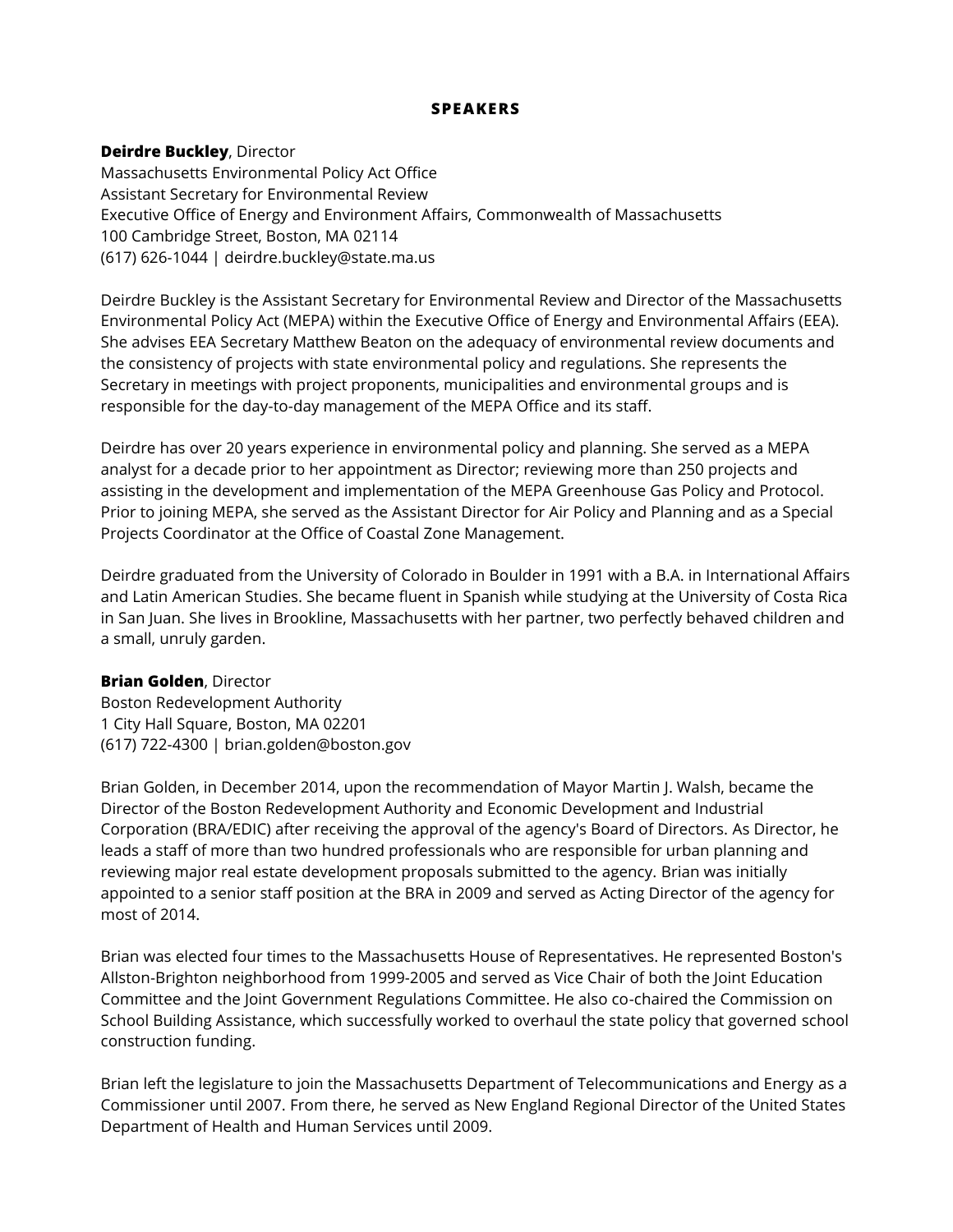Brian is a Colonel in the US Army Reserve. He was commissioned a First Lieutenant in 1993 and served on active duty until 1996. While in the Reserve, he has returned to active duty multiple times, with assignments in Bosnia (2001-2002) during the NATO-led peacekeeping mission; Iraq (2005), where he worked to reform detention operations in the wake of the Abu Ghraib scandal; Sierra Leone (2011, 2012), where he led a US team responsible for training security officials in preparation for a presidential election; and the West Bank, Jordan, and Israel (2013), where he managed an institutional reform program within the Palestinian Authority's West Bank security sector.

Brian graduated from Boston Latin School, Harvard College, and the College of William and Mary's School of Law. He also received a Master's Degree from the US Army War College in Carlisle, Pennsylvania.

#### **PANEL MODERATOR**

**Francis J. Hoey**, Senior Vice President Tighe & Bond 53 Southampton Road, Westfield, MA 01085 (413) 572-3262 | fjhoey@tighebond.com

Fran is Tighe & Bond's Business Unit Leader directing the firm's efforts in the Renewable Energy, Education, Healthcare, and Real Estate markets. He has served in a lead design and management role for many of our largest and most complex development projects. Fran is a Director of the firm, and also sits on the Board of Directors for the Environmental Business Council (EBC) of New England, as well as the Leadership Teams for the EBC Renewable Energy Committee and the EBC Connecticut Chapter. Fran has over a decade of experience on the Board, and is currently Chairman, of a large municipal electric company with electric generation, distribution, and transmission facilities – as well as natural gas distribution, state-of-the-art LNG vaporization, and advanced fiber optic network. He was recognized by the Boston Society of Civil Engineers for his public service efforts focusing on hydroelectric, gas, electric, and energy issues with the Lester Gaynor Award. He was recently invited by Secretary Sullivan to serve on Massachusetts Environmental Policy Act Adaptation Advisory Committee, which will advise the Executive Office of Energy and Environmental Affairs on how to address the potential impacts of climate change.

Fran holds professional registrations in two disciplines, civil and structural. He earned his bachelor of science in civil engineering from Worcester Polytechnic Institute; is a Leadership in Energy and Environmental Design Accredited Professional (LEED AP); and holds professional registrations in Massachusetts, Connecticut, Vermont, and New York.

#### **PANEL MEMBERS**

**Lisa A. Brothers**, Chairman and CEO Nitsch Engineering, Inc. 2 Center Plaza, Suite 430, Boston, MA 02108 (617) 338-0063 | Cell: (617) 429-4635 | lbrothers@nitscheng.com

Lisa Brothers has over 29 years of experience in the design, construction, and management of roadway, site development, sustainable design, and infrastructure-related projects. As President/CEO, Lisa is responsible for the vision, growth strategy, strategic direction, and overall performance of the firm. She also serves as Principal-in-Charge of many of the firms design projects. Lisa uses her strong technical abilities, management and people skills to make vital contributions within Nitsch Engineering, to clients of Nitsch Engineering, and to the operation of the professional engineering societies she helps lead.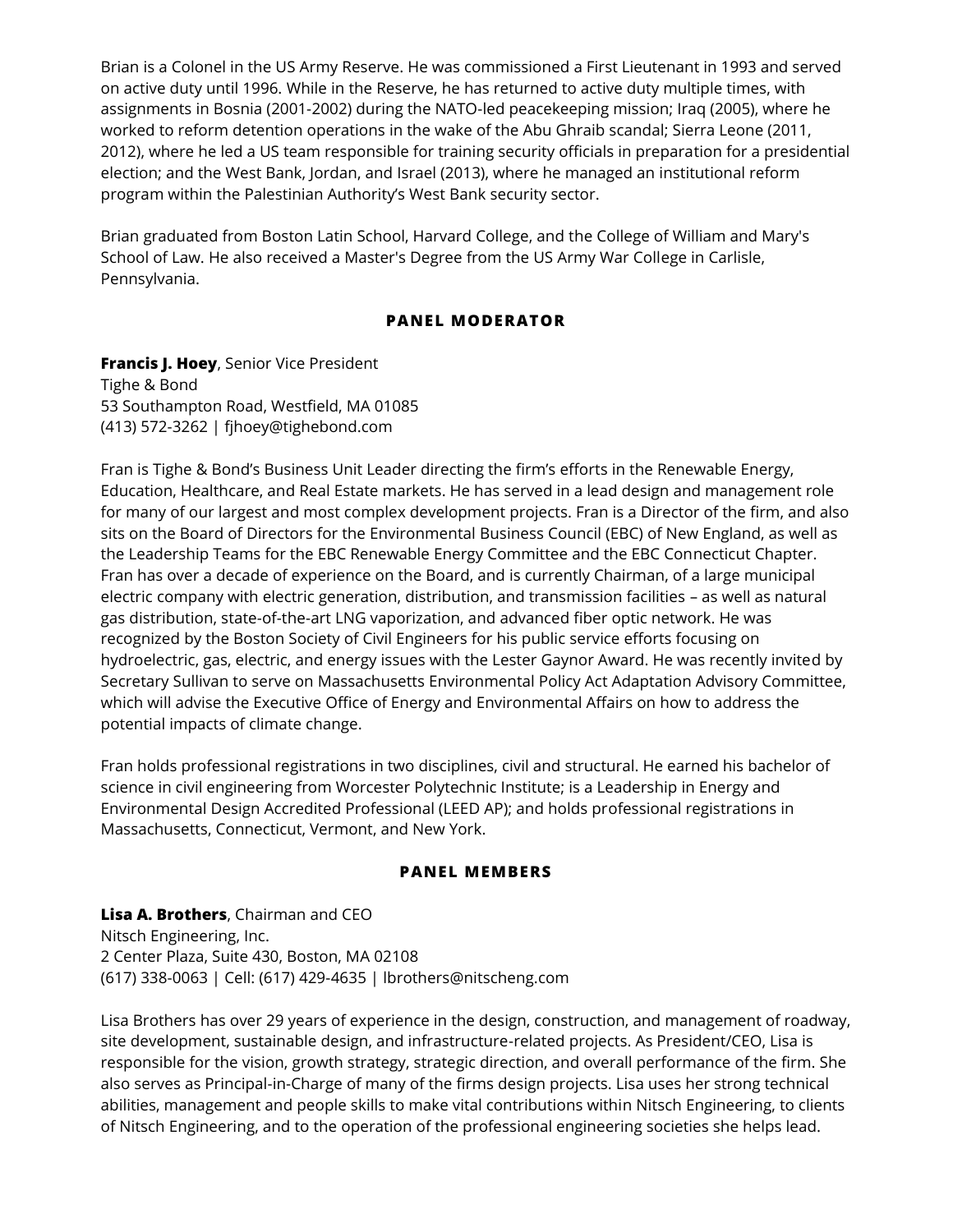A registered professional engineer in Massachusetts, Lisa is involved in a wide range of professional activities. She served as President (2010-2011) of the American Council of Engineering Companies/Massachusetts (ACEC/MA). Currently she serves on the ACEC/MA Board as National Director and also is a member of the Government Affairs Committee. She is past President (2003-2004) of WTS Boston and currently serves as the Co-Chair of the Public Art Committee. Lisa is proud to be an alumna of University of Massachusetts-Lowell (UMass-Lowell): she is a member of the Chancellor's External Advisory Board, past Chair and a member of the College of Engineering/Industrial Advisory Board, and a member of the Center for Women and Work Advisory Board. In 2006, Lisa was co-chair of the Transportation and Construction Committee for the Massachusetts Government Appointments Project (MassGAP). She was an appointed member of the Town of Wilmington Conservation Commission (1995-2005) and was an Overseer for the Boston Architectural College (2005-2008). She is a member of the American Society of Civil Engineers (ASCE) and the Society of Women Engineers (SWE), and a Fellow of ACEC.

Lisa holds a BSCE from the University Massachusetts-Lowell, an MBA from Northeastern University, and is a 2004 graduate of ACEC National's Senior Executive Institute.

Her contributions to her community have been well recognized by a range of organizations. In 2008, Lisa was named Woman of the Year by Women's Transportation Seminar-Boston Chapter. The Boston Society of Civil Engineers presented Lisa with its 2004 Citizen Engineer Award. In 2003, UMass-Lowell recognized her contributions and presented her with the Francis Academy Distinguished Engineering Alumni Award. She was honored with a 2002 Pinnacle Award as an Emerging Executive from the Greater Boston Chamber of Commerce. In 2001, Lisa received the BSCES Lester Gay nor Award in recognition of her exemplary service as a public official in Wilmington, Massachusetts.

**Michelle Landers**, Executive Director Urban Land Institute, Boston/New England 400 Atlantic Avenue, Boston MA 02110 (857) 263-7773 | michelle.landers@uli.org

In her role as Executive Director, Landers works with leaders in the region's real estate market and provides the Boston/New England District Council with strategic guidance. Rising through the ranks in the District Council, Landers has been responsible for member engagement and public outreach, working with members and communities in administering the District Council's Technical Assistance Panel (TAP) program to provide land use recommendations to under-resourced local governments and public agencies. Overseeing a dozen active committees and local product councils, Landers works closely with the staff, Advisory Board, Management Committee and member leaders to accomplish the goals of the organization.

Prior to joining ULI, Landers served as the manager of marketing and events for the Greater Newburyport Chamber of Commerce and Industry where she managed a multifaceted community marketing program and organized community and Chamber member events. Landers received her Bachelor of Science degree from the University of New Hampshire. She lives in Boston with her husband.

**Erika Spanger-Siegfried**, Senior Climate Analyst, Climate and Energy Program Union of Concerned Scientists Two Brattle Square, Cambridge, MA 02138 (617) 301-8030 | esiegfried@ucsusa.org

Erika Spanger-Siegfried, a senior climate analyst in the Climate and Energy Program at UCS, currently manages UCS's analytical work on climate impacts and preparedness, work that is intended to shed